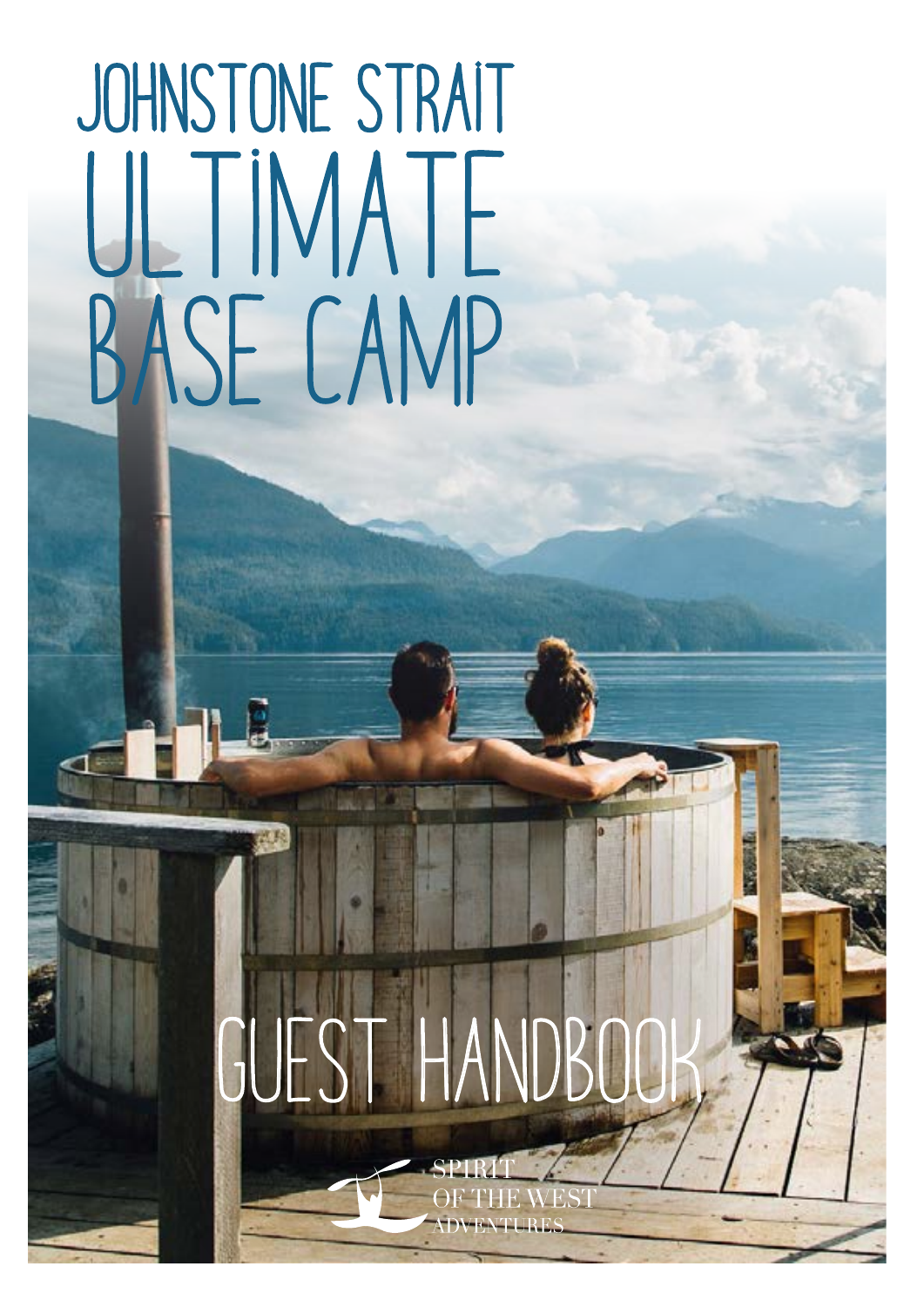# TOUR OVERVIEW KEY DETAILS

### The Ultimate Coastal Escape

Escape from it all for 4 days with a trip to West Cracroft island. You'll water taxi out to this remote spot on the edge of the Johnstone Strait and relax into the peace and beauty of the natural world. With all your meals provided, daily activities offered by professional guides and plenty of space around camp to just sit and relax, your trip can involve as much or as little recreation as you choose.

### Where you'll stay

Situated just across the Johnstone Strait from the Robson Bight Ecological Reserve, the Ultimate base camp is one of the most peaceful locations you'll ever sleep in. Perfectly positioned with mountain views of North Vancouver Island, you might catch a sweeping sunset or a wildlife sighting from the oceanfront hot tub. This is camping in style - with big white safari tents, raised cots and an outdoor heated shower to give a cozy touch to a remote wilderness experience.

### Weather & wildlife

Our Johnsone Strait Ultimate tour is for those seeking a chance to disconnect from it all and relax in the soothing sounds of nature. Chill out in the hot tub - or explore the area on foot and via kayak with our experienced guides. No prior paddling experience is required for this tour. **CONTACT US** to find out more.

TRIP TYPE: Base camp TRIP DURATION: 4 days / 3 nights MAX GROUP SIZE: 12 guests, 3 guides WHEN WE GO: July - September DATES & PRICES: [CLICK HERE FOR MORE INFO & TO BOOK](https://www.kayakingtours.com/kayak-trips/british-columbia-kayak-tours/kayaking-killer-whales/)

DEPARTURE POINT: Telegraph Cove, BC DAY 1 MEETING: 11:30am - Telegraph Cove Resort DAY 4 RETURN TIME: Between 1-2pm<sup>\*</sup>

The North East coast of Vancouver Island experiences coldwater upwelling from the Pacific Ocean - which brings nutrient-dense waters and attracts salmon, orcas, eagles and humpbacks into the area. These colder waters and ocean breezes make the region cool, even during the summer months. Typical daytime temperatures in June - September sit at around 19°C. Overnight temperatures can drop as low as 10°C. Fleece and/or puffy jackets are recommended, even in August. Early morning fog is common, and if winds are forecasted, they typically build throughout the day. Rainfall can occur anytime, even in the peak of summer.

NOT INCLUDED: Personal clothing, rain gear (rentals available), alcohol, transport to/ from departure point, accommodation before & after the trip, travel insurance, guide team gratuity

### Who this trip is for

### What do people say about this trip?

[CLICK HERE](https://www.kayakingtours.com/kayak-trips/british-columbia-kayak-tours/kayaking-killer-whales/) and navigate to the "reviews" tab to read past guest testimonials.

INCLUDED: Expert guides, paddling equipment, base camp accommodations, all meals and snacks from lunch day 1 - lunch day 4, use of camp hot tub, return water taxi journey, park permits & land use permissions

\* Due to the unpredictable nature of wilderness travel, return times cannot be guaranteed. Please plan transport and accommodation accordingly. If you do choose to book flights or ferries for your final day, we highly recommend covering those within your travel insurance policy.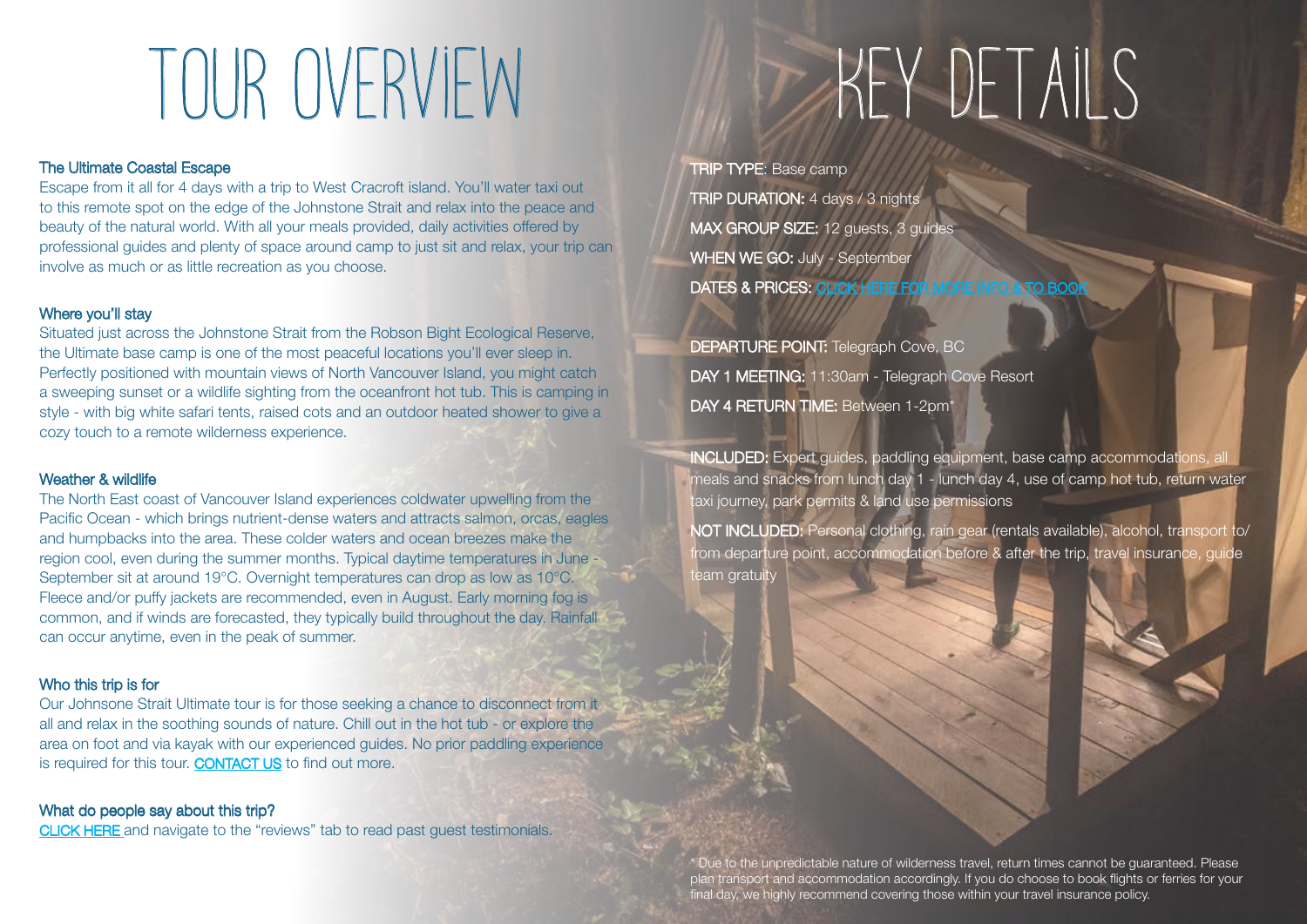# EXAMPLE ITINERARY

Arrive at Telegraph Cove Resort by 11am<sup>\*</sup> and find a spot parking lot to leave your vehicle. Pay for parking (approx \$5 per day) at the Resort front office.

At 11:30am, grab your luggage and meet your guides at the dock. After a quick safety briefing, you'll jump aboard our water taxi for a scenic 30 minute boat journey across the Johnstone Strait.

Upon arrival at West Cracroft Island, your guides will serve up a delicious lunch for you to enjoy, before showing you around camp and and checking into your tent.

After getting settled, you'll meet on the beach for a kayak orientation, before an optional late afternoon paddle is offered.

Delicious appetizers will be ready and waiting for when you get ashore. Spend the rest of your evening relaxing, enjoying dinner and taking in the incredible scenery that surrounds you.

This example itinerary is flexible and may be adapted based on weather conditions and group ability.

## DAY 1

Steaming coffee will be available for when you're ready to kickstart your day. Enjoy a hearty breakfast before deciding your optimum recreation to relaxation ratio.

FULLY CATERED: All meals and snacks are included, from lunch on day 1 to lunch on your final day. We source local, fresh produce wherever possible and aim to serve healthy, hearty and delicious food. Most dietary restrictions can be catered for with enough advance notice - please get in touch at least 1 month prior to departure if you have any questions or concerns.

PART OF A TEAM: Our tours require everyone to work together as a team. Your assistance will be required to help unload luggage from the water taxi, and to help with carrying kayaks up and down the beach.

Maybe you'll enjoy a land activity, with a hike to the top of Eagle Eye and an interpretive talk about forest ecology. Perhaps you'll get on the water, and spend the whole day paddling along the coastlines, learning all about the fascinating intertidal life that clings onto the rocks and headlands. Or maybe you'll opt for a relaxing day at camp, practicing yoga, curling up with a cup of tea and a good book, or soaking in the hot tub.

As evening sets in, share dinner with new and old friends, before watching the sun sink below the horizon and settling in for a peaceful night of sleep.

**HIKING:** The local trails are accessed by paddling to the trailhead. Hikes range in duration from 2hrs - 3.5hrs return. Please bring suitable, sturdy footwear.

### DAYs 2+3

Pack your luggage before filling up on a tasty breakfast. Savour your final moments on the water during a magical morning paddle.

After a quick lunch and some fond farewells, you'll be boarding the water taxi back to Telegraph Cove. You can expect to be back at your vehicle by 2pm.

Need an idea of where to stay on North Vancouver Island? [CLICK HERE.](https://www.kayakingtours.com/booking-info/your-stay-vancouver-island/) The manner of the place to keep everyone safe.

## FINAL DAY

KAYAKING: The area surrounding West Cracroft Island offers a few paddling options, suitable for beginner and intermediate paddlers. Trips can range in length from 1 hour to 6 hours on the water. Your guides will offer options for each day based on weather conditions and the interests/abilities of the group. When kayaking, we stay together as a group and move at the speed of the slowest paddler.

KAYAKS: A fleet of good quality fibreglass kayaks are available for use. Guides will assign boats each morning, so expect to rotate through a variety of single and double kayaks during your trip.

HYGIENE: There are several sink wash areas around camp, and your guides will set up a handwashing station at any remote beaches you stop at for lunch. Two propane-heated showers are available to use. Please be aware that water is sourced from a stream, so shower length may need to be limited during summer dry periods.

REMOTE ACCESS: West Cracroft does not have Wifi or reliable cell service, offering a great opportunity to switch off from social media and reconnect with nature. The solar panel energy system offers charging capability for phones and cameras, but cannot support high energy use items such as hairdryers.

CLIMATE: Pacific coastal air is cool and moist. While some days are warm, once the sun goes down, the air temperature drops. Because of this, wet gear does not dry much overnight - bring spare layers and be prepared for the possibility of paddling in damp clothing.

SAFETY: Risk assessment and safety protocols are a big part of wilderness travel. Listen to the safety briefings given by your guides and [FOLLOW THE PRECAUTIONS](https://www.kayakingtours.com/learning-kayaking/travelwithconfidence/)

\*We recommend arriving 20-30 minutes before your scheduled 11:30am meeting time, to allow for parking and unloading your luggage.

# WHAT TO EXPECT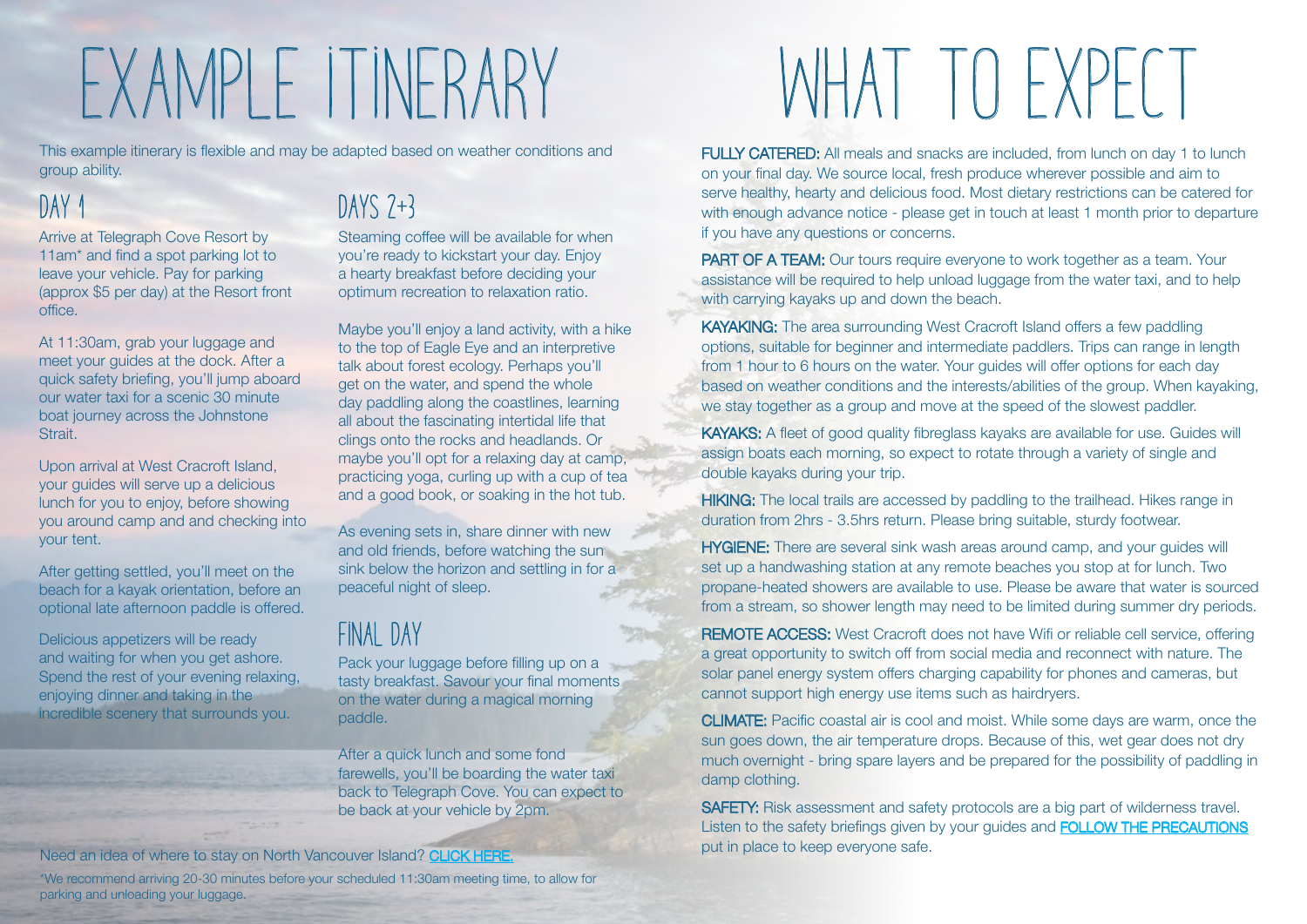# PACKING LIST

<span id="page-3-0"></span>This is a list of recommended items to pack for your base camp adventure.

As you are traveling by water taxi, suitcases, backpacks and duffel bags are all perfectly fine luggage options. Please note that you will be required to carry your own luggage from your car to the water taxi, and along uneven trails to your tent.

Spirit of the West does not provide: sleeping bags, shoes to wear while paddling or raingear (rentals are available if ordered in advance).

Spirit of the West provides the following: lovely safari tents, raised cots with inflatable pillows, one bath towel per person, paddling equipment, waterproof drybags, board games and camp binoculars.

- ◆ Synthetic, wool & fleece perform better than cotton & down. They will dry faster and keep you warmer, even when wet.
- ◆ Lots of thin layers are much better than fewer, thicker layers.
- ◆ Check your raingear is waterproof before arriving (wear it in the shower).
- ◆ Athletic gear you already own is often very suitable for kayaking. Ski base layers, yoga pants, hiking pants & running shirts are all great. You don't need to buy brand new paddling-specific clothing.

## THE GOLDEN RULES OF WILDERNESS CAMPING

- $\Box$  1 x fleece or sweatshirt
- $\Box$  1 x camp pants: yoga pants or synthetic/quick dry pants
- $\Box$  2 x long underwear/base layers (keep 1 pair for sleeping)
- $\Box$  1 x pair of shorts
- $\Box$  4 x warm socks
- $\Box$  Underwear (a mix of cotton and synthetic)
- $\Box$  1 x bathing suit
- $\Box$  1 x quick dry towel
- ☐ 1 x toque/beanie

- ☐ Sleeping bag: 3 season synthetic (rentals available)
- ☐ Headlamp & spare batteries
- ☐ Personal toiletries: ecofriendly/biodegradable if possible
- ☐ Bug repellent & sunscreen
- □ Medication\*
- $\Box$  Face mask(s) & hand sanitizer
- □ Book and/or journal
- □ Water bottle

### Recommended:

- $\Box$  1 x sun hat
- $\Box$  A pair of sunglasses (with a strap)
- $\Box$  1 x buff/neck gaiter

### Clothing for ACTIVITIES

- $\Box$  A full set of rain gear jacket & pants (rentals available)
- $\Box$  2 x long-sleeved synthetic shirts
- ☐ 1 x long-sleeved fleece or mid-layer
- $\Box$  1 x quick-dry or synthetic pants
- ☐ A pair of water shoes: gum boots, crocs, neoprene booties or sandals with straps. No flip flops.
- □ A pair of walking shoes: runners, light hikers or boots

### additional Clothing for around camp

### $\square$  2 x shirts

## other items to bring

### optional extras

- ☐ Binoculars, camera & spare batteries
- □ Cards, crib or small camp games
- □ Phone charger
- ☐ Yoga mat
- ☐ Spare eye glasses & contact lenses
- ☐ Fishing gear & licence\*\*
- ☐ Your favourite carbonated or alcoholic beverages

\*Steps to take if you're bringing medication: 1) Pack medication in a water & sun-proof container. 2) Write the name and expiry date of drug on the container. 3) Ensure you have detailed instructions of your dosage and frequency. 4) If you are flying, please pack all necessary medication in your carry-on luggage.

\*\*You need a valid Canadian fishing licence if you'd like to fish. [CLICK HERE TO GET ONE](https://www.pac.dfo-mpo.gc.ca/fm-gp/rec/licence-permis/application-eng.html)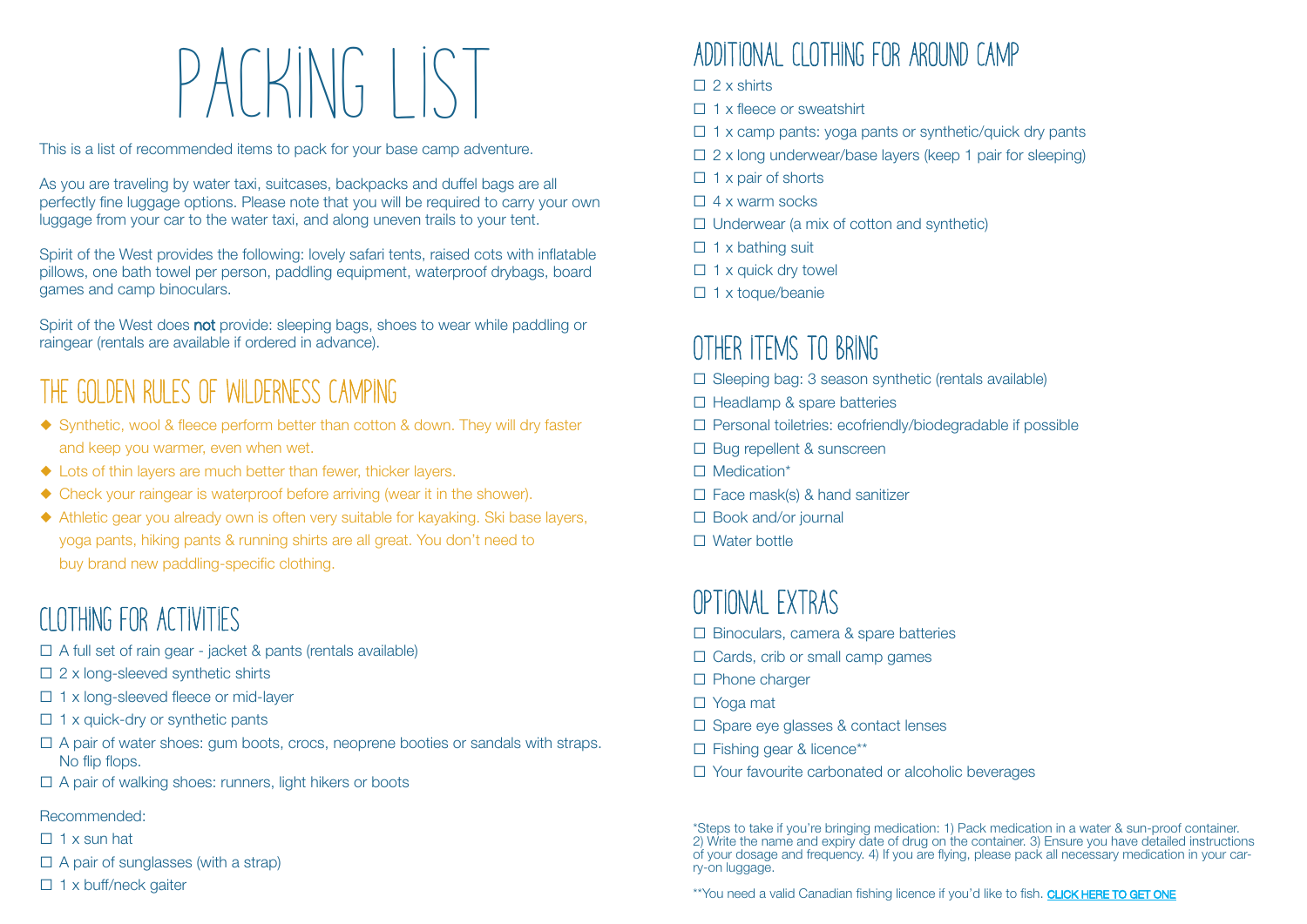# PRE-DEPARTURE CHECKLIST OTHER WAYS TO PREPARE

- ☐ Reserve your trip & pay deposit
- □ Read the **[TERMS & CONDITIONS](#page-5-0)**
- ☐ Provide contact details for other members of your group
- **U** Purchase [TRAVEL INSURANCE](https://www.kayakingtours.com/learning-kayaking/travel-insurance/)
- $\square$  Review
- 
- 
- □ Organize [TRANSPORTATION](https://www.kayakingtours.com/booking-info/your-stay-vancouver-island/) to/from departure point
- □ Book [YOUR ACCOMMODATION](https://www.kayakingtours.com/booking-info/your-stay-vancouver-island/) for the night before & night after your trip
- ☐ Complete all Spirit of the West paperwork
	- Click on the big blue 'Complete Guest Details' button at the bottom of your invoice
- ☐ Inform Spirit of the West about any dietary or medical requirements
- ☐ Make final payment
- □ Review [THE PACKING LIST](#page-3-0)
- ☐ Embrace the excitement

- ◆ Watch [THE 7 MINUTE UPPER BODY WORKOUT](https://greatist.com/fitness/7-minute-upper-body-workout-you-can-do-at-home) you can do at home
- ◆ Watch [YOGA FOR KAYAKERS](https://www.mensjournal.com/adventure/yoga-for-paddlers-part-i/)
- ◆ Get out for a walk! Take a 1hr brisk walk 2-3 times per week. Include some uphill sections if you can.

A kayaking trip isn't just about having the logistics sorted. There are a few other steps you can take to ensure that you get the most from this amazing experience.

## Physical preparation

Think you've missed something? Still have questions? **[REVIEW OUR FAQS](https://www.kayakingtours.com/learning-kayaking/kayaking-british-columbia-faq/) OF [SEND US AN EMAIL](mailto:info%40kayakingtours.com?subject=Questions%20about%20upcoming%20WWG%20tour)** 

Build your strength for paddling and hiking! Time outside is the best way to prepare, but if that isn't an option for you, take a look at some of these ways to build your strength, endurance and mobility:

## MENTAL preparation

To fully immerse yourself in the environment, we highly encourage you to learn about the local ecology and First Nations culture. Here are some great resources to help you get started:

- ◆ Listening to Whales: What the Orcas Have Taught Us Alexandra Morton
- ◆ Cedar: Tree of Life to the Northwest Coast Indians Hilary Stewart
- ◆ Our blog on [RESPONSIBLE WILDLIFE VIEWING](https://www.kayakingtours.com/booking-info/recommended-reading/#responsible-whale-watching)
- ◆ Our suggestions of ways to **[MINIMIZE THE IMPACT OF YOUR TRAVEL](https://www.kayakingtours.com/booking-info/responsible-travel/)**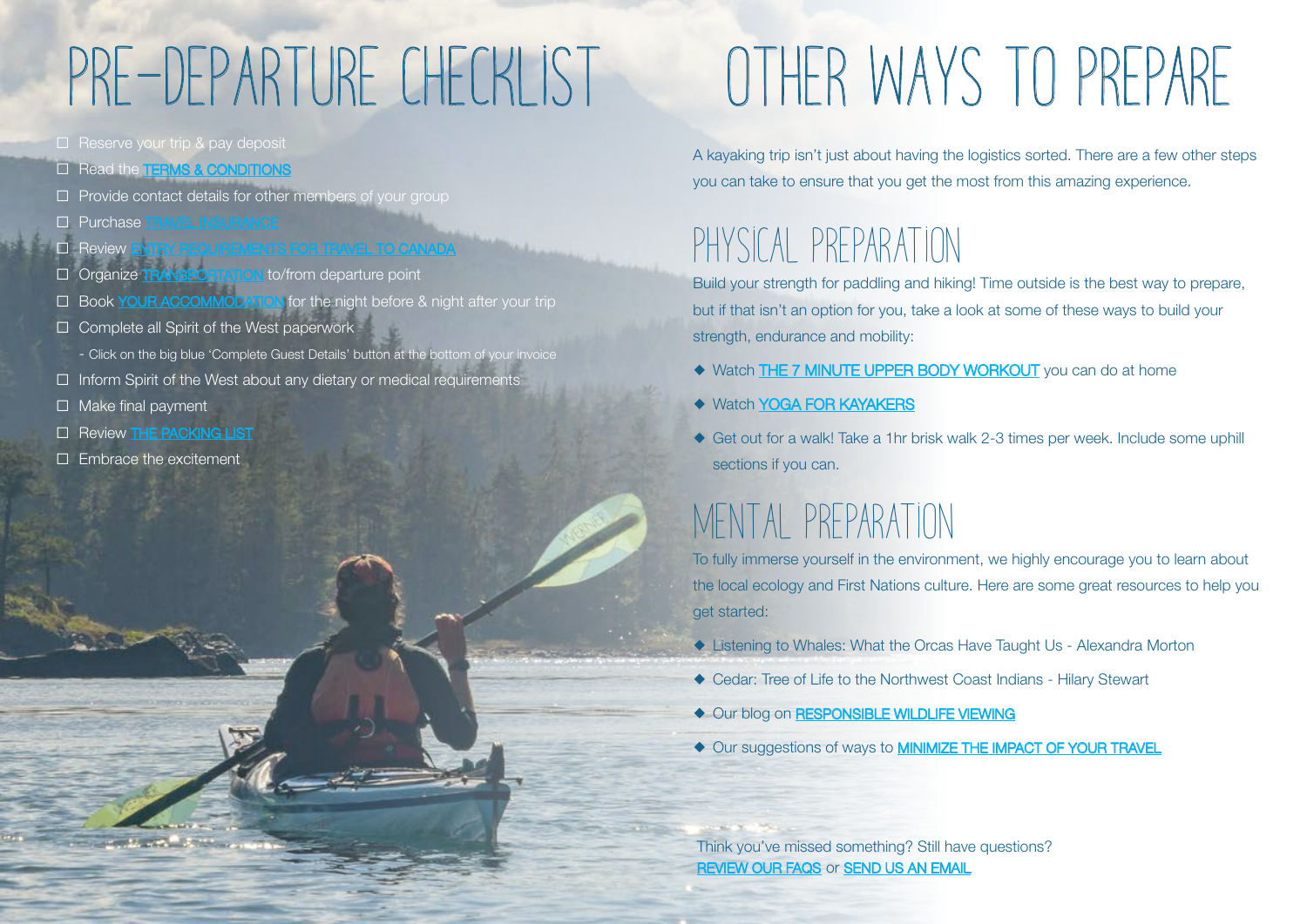# TERMS+CONDITIONS

### <span id="page-5-0"></span>1. A NOTE ABOUT COVID-19

We recognize that travel has changed as a result of COVID-19 and we want to assure you we are here to help you have a safe and wonderful experience. We will work with you to help you find appropriate travel insurance protection for your adventure to give you the peace of mind to travel while protecting your hard-earned vacation dollars. Learn more on our Travel Insurance page.

In order to participate in our tours you will need to complete and answer satisfactorily:

- ◆ COVID-19 Pre-Screening Questionnaire
- ◆ COVID-19 Statement of Understanding
- **Liability Waiver**
- ◆ Medical Information Form

We are a small family-run company and really appreciate your understanding that we incur many expenses in preparing for these tours. Our terms and conditions and cancellation policy reflect this. If you are unable to join your tour as planned, we will provide any paperwork needed for your insurance claim, should you wish to reclaim any retained travel or tour costs.

If you're not sure if a particular trip is right for you or you're looking for more information, let us know and we would be happy to answer your questions or put you in touch with a past guest who has experienced the trip before.

Please note that if you exhibit any symptoms of COVID-19 or have been ordered to self-isolate, you will be immediately isolated from the group and likely removed from the tour. There will be no refunds after tour departure and you will be responsible for the costs associated with being removed from the tour and any additional expenses incurred as a result. Please contact your travel insurance provider in order to submit a claim for expenses incurred.

Please visit our website for more details on the Pre-Screening Questionnaire, Statement of Understanding and our COVID-19 specific procedures and safety measures.

### 2. HOW TO RESERVE YOUR TRIP

Reserving your adventure with Spirit of the West Adventures is simple. Just call 1-800-307-3982 to speak with one of our friendly and helpful office crew, e-mail your request to info@kayakingtours.com or reserve your trip on the web through our online reservation request system. If reserving a private bubble tour, please contact us to have special group rates applied to your reservation.

To reserve space on our tours we ask for a deposit as well as a completed reservation form. We require a deposit of 25% on all tours.

Payment can be made by cheque, money order, Visa, MasterCard, or Interac e-Transfer; any processing charges or fees are your responsibility.

### 3. PAYMENT SCHEDULE

A deposit to reserve your space on a tour is due at time of booking. For tours that take place in Canada, the balance of your trip cost is due 60 days prior to departure. For tours that take place outside of Canada, the balance of your trip cost is due 90 days prior to departure. If you book and pay after the final balance due date, all monies paid are non-refundable. For your convenience, with your authorization, we automatically charge your credit card when the balance is due unless otherwise arranged.

### 4. PRICING

All tours which take place in Canada are priced and charged in Canadian dollars; tours to Chile, the Bahamas and Greenland are priced and charged in US dollars. Any foreign currency pricing is only approximate. It is your credit card company or bank who determines your exchange rate on the day your transaction takes place. If for some reason you have to cancel and funds are refunded to your card Spirit of the West Adventures is not responsible for any differences in exchange rates. Pricing is subject to change.

We strongly recommend that all quests purchase travel insurance, including interruption, cancellation and medical coverage to cover costs associated with your travel in case of unforeseen circumstances. Spirit of the West Adventures Ltd. is not responsible for ensuring the appropriate level or amount of coverage is purchased. Please contact your travel insurance provider to ensure you have appropriate coverage for your entire trip. If you use a credit card for payment for your tour expenses, you may have trip interruption insurance as part of your card benefits. This coverage, however, is often a limited dollar amount, may not cover COVID-19 related issues and does not usually include cancellation or medical coverage. Please check with your specific card provider to ensure you are adequately insured. Personal equipment, baggage and valuables (cameras, electronics, jewellery, etc.) are carried entirely at the owner's risk. Spirit of the West Adventures Ltd. is not responsible for lost, damaged or delayed property.

For all Canadian tours there is an additional 5% Goods and Services Tax (GST). Tours that take place outside of Canada are not taxed. Non-tour add-ons (equipment rentals, merchandise) must be charged both 5% GST and 7% PST. All tours are also subject to a non-taxed voluntary \$20 per person sustainability fee which is donated to research and conservation organizations that work in the areas where we operate.

### 5. CANCELLATION POLICY

Please read section 1 in regards to cancellations due to COVID-19.

Please understand that our trip dates and capacities are limited, and when we accept your reservation we may be turning others away from booking that trip. If you find it necessary to cancel your tour, please let us know as soon as possible. No refunds are given once tours have departed. Spirit of the West Adventures Ltd. is not responsible for any additional costs that may arise in the event of a trip alteration or delay caused by circumstances beyond our control. To avoid confusion, we require written notice of cancellation, by email or mail. The following fees will apply to cancellations and are calculated as of the date we receive your written cancellation notice, which can be sent by email or standard mail.

Tours that take place in Canada: If you must cancel your tour, your refund is as follows:

- ◆ 60 days or more prior to the trip departure date Full amount is refunded less a \$150 administration fee (per person).
- ◆ 59-30 days prior to the trip departure date 50% of total tour price is refunded.
- $\bullet$  Less than 30 days prior to the trip departure date No refund will be given.

Tours that take place outside of Canada: If you must cancel your tour, your refund is as follows:

- ◆ 90 days or more prior to the trip departure date Deposit is refunded less a \$250 administration fee per person and the guest is responsible for any costs incurred for cancelling any additional tours or travel arrangements.
- $90-60$  days prior to the trip departure date  $-50\%$  of total tour price is refunded.
- Less than 60 days prior to the trip departure date No refund will be aiven.

Spirit of the West Adventures Ltd. reserves the right to cancel any trip prior to departure for any reason whatsoever, including but not limited to insufficient bookings. If we have to cancel a tour due to insufficient bookings, you may choose between an alternate trip or a full refund. We will inform participants of cancellations due to insufficient bookings at the earliest possible point and no later than 30 days prior to the tour departure. If the alternate trip chosen is of a lower value than the originally booked, then you are entitled to a refund of the difference. If the alternate tour chosen is of a higher value, then you will pay the difference in price.

If a tour has to be cancelled due to circumstances beyond our control and/or a circumstance amounting to "force majeure" such as war, threat of war, political instability, riots, civil disturbances, actual or threatened terrorist activity and its consequences, natural or nuclear disasters, fires, epidemics, health risks and pandemics, acts of God, industrial disputes, unforeseeable technical problems with transport for reasons beyond our control or that of our suppliers, closed or congested airports or ports,

hurricanes and other actual or potential adverse weather condition, and any other similar events, there will be no refund from Spirit of the West Adventures Ltd. Please contact your travel insurance provider for details on how to start a claim. Spirit of the West Adventures Ltd. is not responsible for expenses incurred by trip participants in preparing for a cancelled trip (for example non-refundable advance purchase plane tickets, visa fees, inoculations, equipment etc. or for any additional arrangements for other travel plans associated with your travel). Spirit of the West will make every reasonable effort to contact you as soon as it appears that a trip may be cancelled.

### 6. TRIP PREPARATION

Once your tour is booked and your deposit is received by us, we'll send you a detailed document that includes everything that you will need to prepare for your tour including an itinerary, packing list, transportation options, directions, meeting times and frequently asked questions. For tours outside of Canada, we also include information about topics such as passports, visas, immunizations and currency exchange. All you need to bring is your passport, a sense of adventure, your clothing and personal items. Let us know if you're planning a birthday or anniversary trip. We'll pack a surprise!

### 7. DIETARY RESTRICTIONS AND ACCOMMODATIONS

We need to know as soon as possible about any dietary requirements we should consider when planning your trip menu. If you have food allergies or restrictions, we will do our best to accommodate your needs. However, people with severe food allergies may need to supply some or all of their own food as we can't entirely mitigate the risk of cross-contamination. Additionally, some specific needs can only be met if we charge you a supplemental menu fee to cover our increased costs. Please note we are not a peanut- or nut-free facility.

Note: Pending a detailed discussion about a guest's specific dietary requirements, Spirit of the West Adventures may determine that a person with severe allergies and/or dietary restrictions is not suitable for our adventures due to the constraints of preparing food for groups of people in a wilderness setting.

### 8. MEDICAL & RISK ACKNOWLEDGEMENT/ LIABILITY RELEASE FORMS

Each participant is required to fully fill out the Medical Information Form, Liability Release Form, a COVID-19 Pre-screening Questionnaire and Statement of Understanding in order to join the tour. Spirit of the West Adventures Ltd. must receive the completed Medical Information Form, Liability Release and Statement of Understanding at least 30 days prior to tour departure. Please read and understand the COVID-19 Pre-screening Questionnaire as you will be asked to complete the questionnaire the day before or day of your tour departure.

### 9. GUEST RESPONSIBILITY

All guests will be required to complete a Pre-Screening Questionnaire and Statement of Understanding regarding COVID-19. Your honesty in self-reporting on these forms, as well as compliance with our COVID-19 policies and procedures, is required and will help to keep us all safe.

Although no previous kayaking experience is required on our tours, as with any adventure there is always an element of risk. While our trips are not considered to be overly strenuous or physically demanding, we do require a moderate level of fitness and good general physical condition. If you have any physical limitations or concerns, please let us know. As we are not qualified to evaluate your level of fitness we ask that you (possibly along with your doctor) determine whether or not you are able to join one of our adventures. If you have any special medical conditions, we encourage you to check with your doctor before you reserve your trip. Please also note that all of our tours take place in remote areas and evacuations can take a great deal of time and can be expensive. Persons with physical limitations and/or disabilities are welcome on Spirit of the West tours, pending a discussion of any special needs and requirements.

You must also acknowledge that travel with Spirit of the West Adventures Ltd. requires a degree of flexibility and understanding that the trip's route, itinerary, accommodation and modes of transport are subject to change without prior notice due to local circumstances. While traveling with Spirit of the West Adventures Ltd. you agree to accept the authority of the leader at all times. You need to be aware that group travel may involve

compromise to accommodate the diverse desires and abilities of group members. We just ask that you welcome your adventure with an open mind and be able to laugh and have fun when encountering the unexpected. Spirit of the West is dedicated to providing safe environmentally sensitive, well-organized, fun-filled adventures.

### 10. PASSPORTS AND VISAS

You must carry a valid passport and/or necessary documentation and have obtained the appropriate visas when travelling with Spirit of the West Adventures Ltd. Please ensure your passport is valid for 6 months beyond the duration of your trip. It is your responsibility to ensure that you are in possession of the correct visas for your travels. Spirit of the West Adventures Ltd. does not accept responsibility if you are refused entry to a country because you lack the correct documentation, or the authorities deem you unsuitable for entry.

### 11. ACCOMMODATIONS ON TOUR

Spirit of the West Adventures Ltd. will do our best to make you comfortable and feel at home on your tour.

Tours within Canada: Keep in mind that our sea kayaking tours are a true wilderness experience that can involve camping in established and non-established sites. Our expedition style tours involve camping at sites with minimal facilities and rustic surroundings. Basecamp style tours afford more facilities and comforts. This is all part of what we call an adventure! Tenting and lodging is generally based on double occupancy, however if you are traveling solo we do our best to provide you with your own tent, please confirm this is possible when making your reservation.

Tours outside of Canada: Hotel portions of tours are based on double occupancy. If you prefer a single room there is an additional \$100/night single supplement charge. Availability of single rooms may be limited. Single accommodation on the mothership in Chile is not possible. All tenting is also based on double occupancy, however if you are travelling solo we do our best to provide you with your own tent.

### 12. GRATUITIES

Gratuities are not included in your tour costs. Gratuities are always appreciated. If you feel the guides and crew have done an exceptional job, tipping is a great way to show your appreciation. 10% of your tour cost is the industry standard – an amount which is then split between the guide team and any crew behind the scenes.

### 13. STORAGE OF PERSONAL AND FINANCIAL INFORMATION

Due to the nature of our services, it is necessary to collect and store a certain amount of personal and financial information. By providing us with address, personal and financial information, you consent to the storage of this information for a period of time deemed appropriate by Spirit of the West Adventures Ltd. Personal information includes, but is not limited to, your first name, last name, phone number, email address and billing address and date of birth. Financial information includes, but is not limited to, your card account number, card expiration date and cardholder name. Spirit of the West Adventures Ltd. is PCI compliant and is committed to ensuring the safety of your information.

### 14. PRIVACY POLICY

Spirit of the West Adventures occasionally sends out an e-newsletter and occasionally area- or activity-specific news that we think you'll want to hear about. We will assume you agree to email correspondence when you make an e-booking or provide us with your email in other situations such as competitions, promotions, prize draws and social media. We will NEVER SELL your email address to any third-party company. We do however sometimes share this information for the purpose of coordinating trip logistics, for example booking airline tickets, arranging travel and for helping with our marketing efforts. You can unsubscribe at any time by emailing or clicking on the links in newsletters. See our privacy policy for more details.

### 15. PHOTOGRAPHIC RELEASE

Spirit of the West Adventures Ltd, reserves the right to take photographic or film records of any of its tours. Trip members should be aware that Spirit of the West Adventures Ltd. may use these photos or film for promotional and or commercial purposes without remuneration to the trip participants.